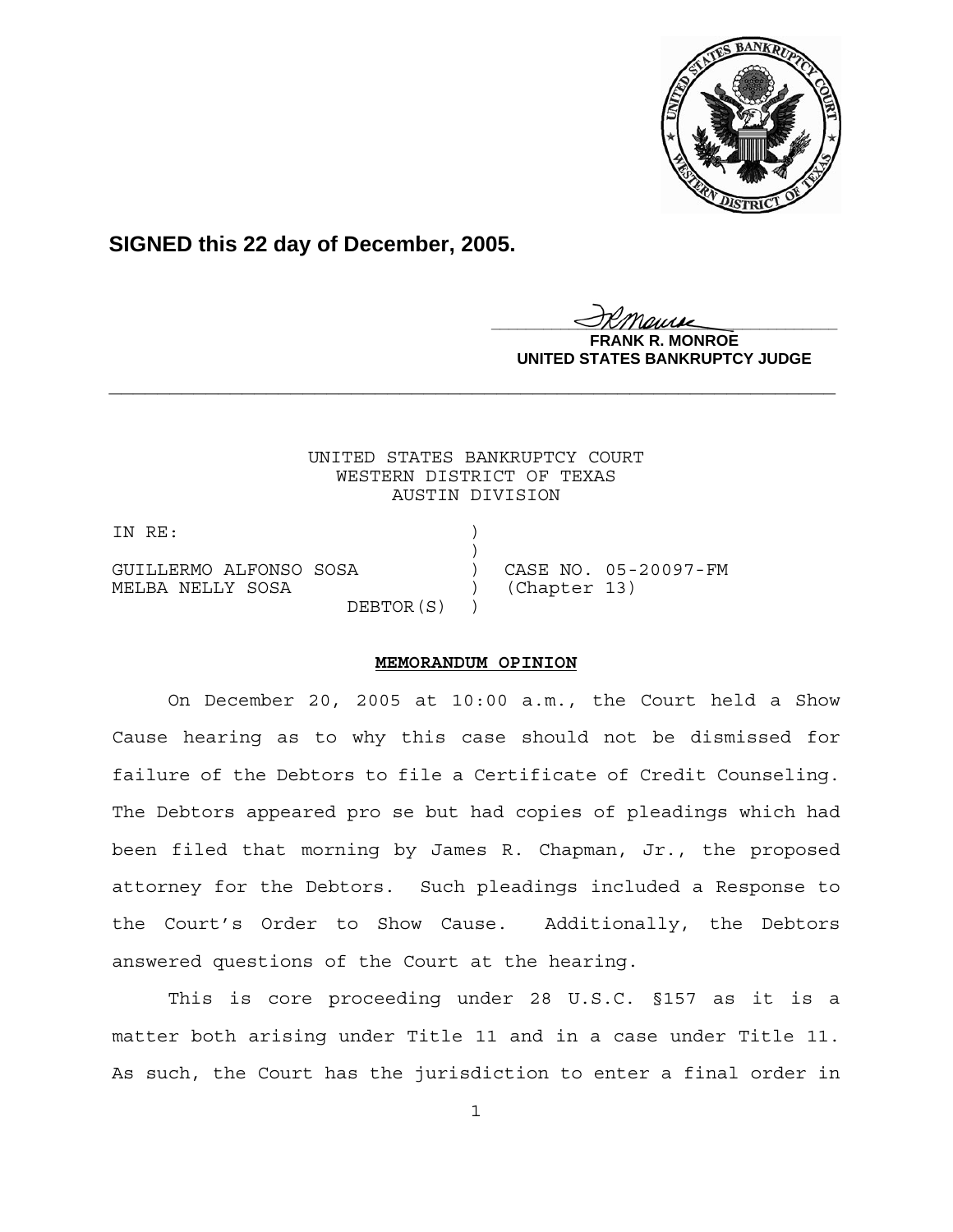this matter pursuant to 28 U.S.C. §1334(a) and (b), 28 U.S.C. §157(a) and (b)(1), 28 U.S.C. §151, and the Standing Order of Reference from the United States District Court for the Western District of Texas of all bankruptcy matters.

## **Statement of Law**

The Congress of the United States of America passed and the President of the United States of America signed into law the Bankruptcy Abuse Prevention and Consumer Protection Act of 2005 (the "Act"). It became fully effective on October 17, 2005. Those responsible for the passing of the Act did all in their power to avoid the proffered input from sitting United States Bankruptcy Judges, various professors of bankruptcy law at distinguished universities, and many professional associations filled with the best of the bankruptcy lawyers in the country as to the perceived flaws in the Act. This is because the parties pushing the passage of the Act had their own agenda. It was apparently an agenda to make more money off the backs of the consumers in this country. It is not surprising, therefore, that the Act has been highly criticized across the country. In this writer's opinion, to call the Act a "consumer protection" Act is the grossest of misnomers.

One of the more absurd provisions of the new Act makes an individual ineligible for relief under the Bankruptcy Code unless such individual, "has, during the 180-day period preceding the date of filing of the petition by such individual, received from an approved nonprofit budget and credit counseling agency described in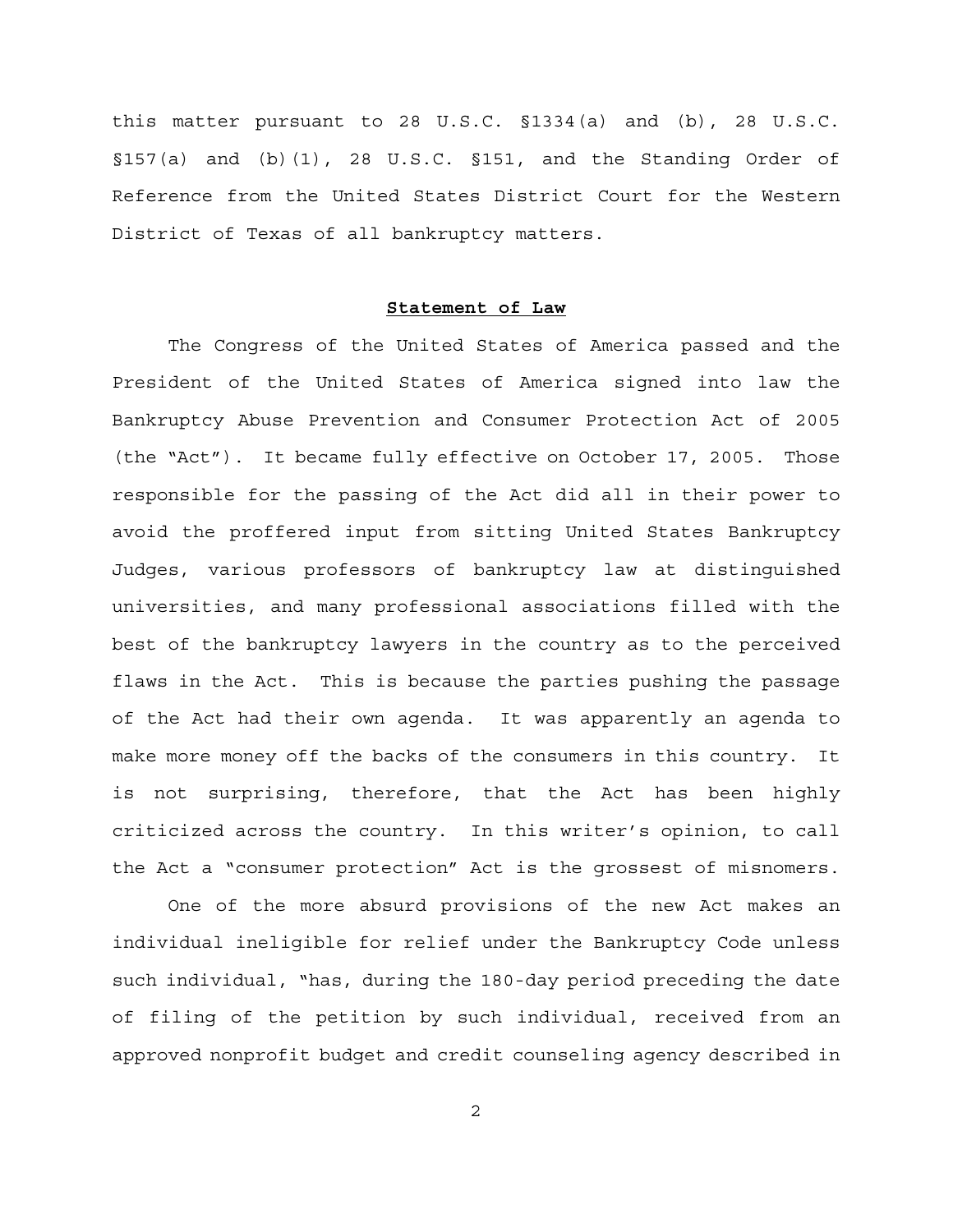§111(a) an individual or group briefing (including a briefing conducted by telephone or on the Internet) that outlined the opportunities for available credit counseling and assisted such individual in performing a related budget analysis." See 11 U.S.C. §109(h)(1). No doubt this is a truly exhaustive budget analysis.

An individual who does not receive such counseling can only receive an exemption from such requirement if such debtor "submits to the court a certification that – (i) describes exigent circumstances that merit a waiver of the requirements of paragraph (1); (ii) states that the debtor requested credit counseling services from an approved nonprofit budget and credit counseling agency, but was unable to obtain the services referred to in paragraph (1) during the 5-day period beginning on the date on which the debtor made that request; and (iii) is satisfactory to the court." See 11 U.S.C.  $\S109(h)(3)(A)$ . In the event such waiver is granted, the debtor must complete such counseling within 30 days after the petition date. See 11 U.S.C. §109(h)(3)(B).

Simply stated, if a debtor does not request the required credit counseling services from an approved nonprofit budget and credit counseling service before the petition is filed, that person is ineligible to be a debtor no matter how dire the circumstances the person finds themselves in at that moment.

This Court views this requirement as inane. However, it is a clear and unambiguous provision obviously designed by Congress to protect consumers.

## **Facts of this Case**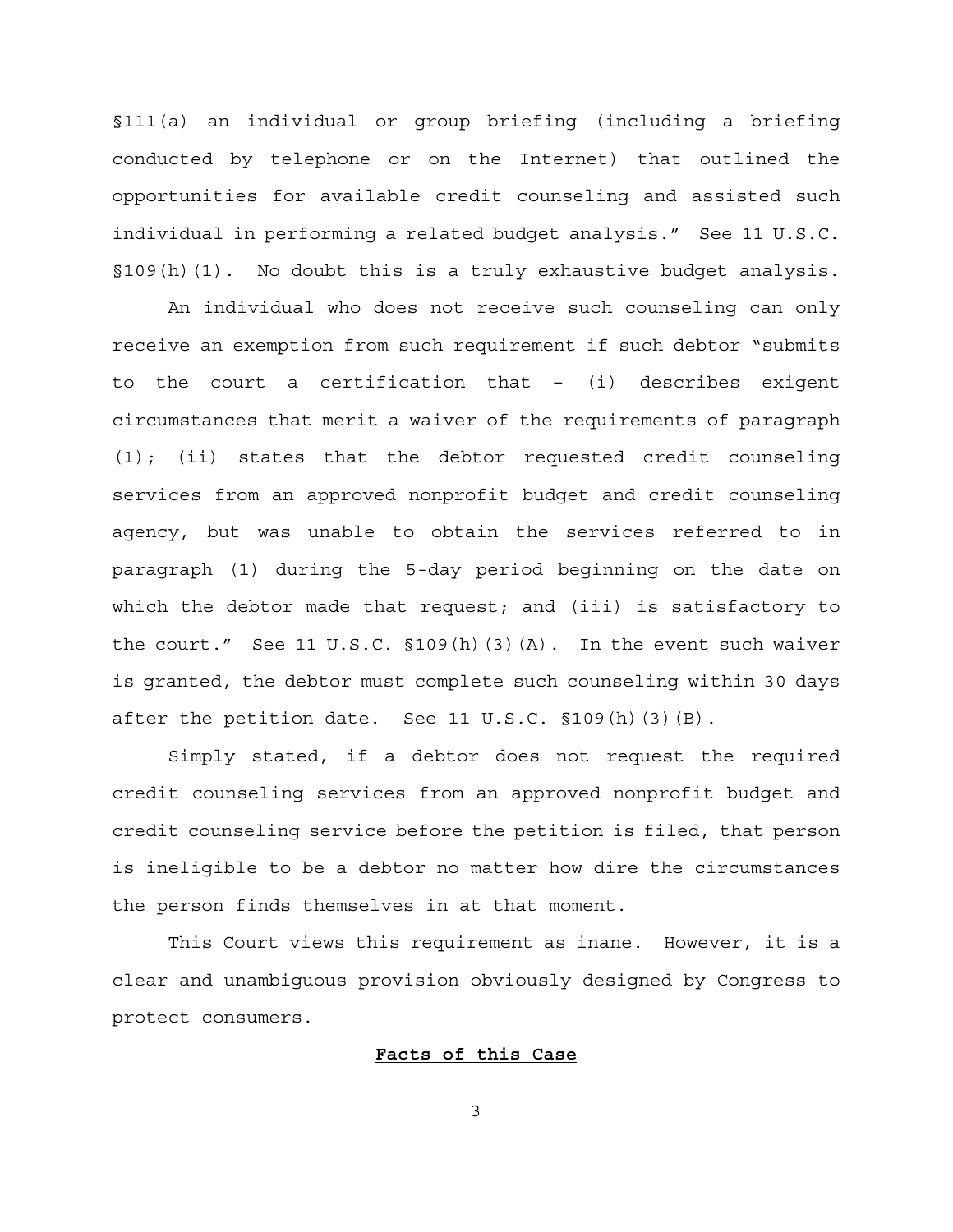In this case the Debtors admit they did not seek or request the required credit counseling services from an approved nonprofit budget and credit counseling agency before filing their case even though they talked to Mr. Chapman by telephone prior to filing and he rightfully advised them to do so. Instead they filed this Chapter 13 case on December 6, 2005, "as an emergency measure to stop foreclosure on their homestead." See Debtors' Response to Court's Order to Show Cause. The Debtors responded to the Court's question as to why they waited so long to file their case by stating that they had been working with the mortgage company to determine the exact amount that was owed but that the lien holder had refused to accept payment at the last moment and that was what necessitated the emergency filing of bankruptcy.

Mr. Sosa has now undergone his credit counseling on Friday, December 16, 2005 and filed a Certificate. No certificate has been filed by Mrs. Sosa.

## **Decision**

One Debtor has now substantially complied with the intent of the Act by undergoing the required credit counseling. One has not but still could within the time limit if a waiver could be granted. However, because the Debtors did not request such counseling before they filed their case, Congress says they are ineligible for relief under the Act. Can any rational human being make a cogent argument that this makes any sense at all?

But let's not stop there. If the Debtors' case is dismissed